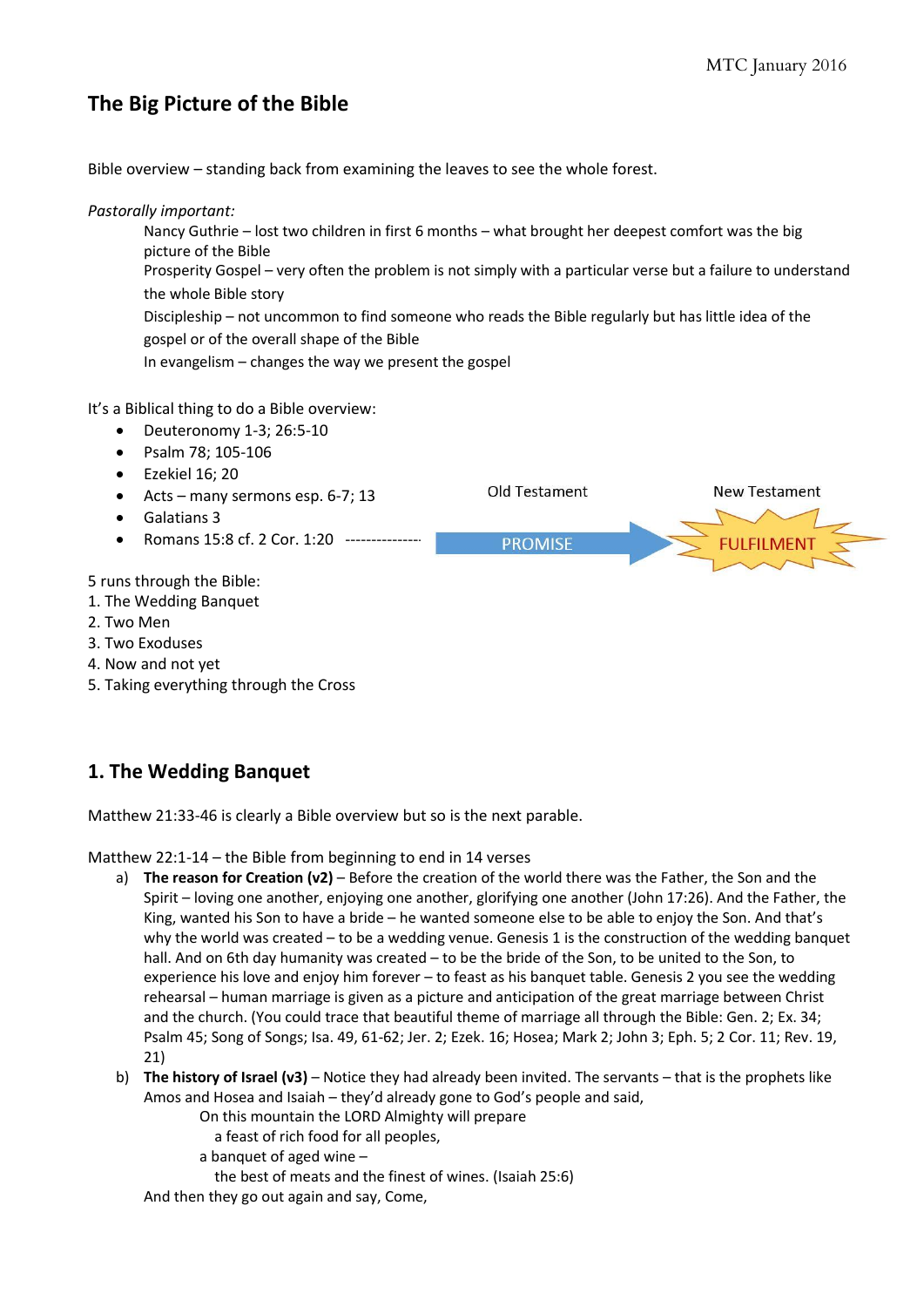Come, all you who are thirsty, come to the waters; and you who have no money,

 come, buy and eat! Come, buy wine and milk

without money and without cost. (Isaiah 55:1-2)

When you read the Old Testament prophets you are hearing them inviting Israel to the wedding banquet of the Son. You also get it in Proverbs 9 – wisdom prepares a banquet and sends out servants and calls out "Come eat my food, come drink my wine"

But Israel refused to come. They preferred to go to the banquets of idols and demons. They preferred to sit at the table of Folly and eat stolen bread and drink out of cracked cisterns.cf. Isaiah 25:6; 55:1-2; Proverbs 9:1-5

- c) **The history of Israel continued through to John the Baptist and the Apostles (v4-6)** They've refused to come – massive insult – He should have destroyed his people long ago or at least have given up on them but instead he sends out more servants – Jeremiah, Ezekiel, Nahum, Zephaniah, Habakkuk, all the way to John the Baptist, and on to the apostles – Peter, James, John – all to passionately persuade them to come to his banquet: "Everything is ready, forgiveness is ready, fellowship with God is ready, the living waters are ready, the true bread is ready" But v5, v6 – happened – Jeremiah thrown down a well, John the Baptist's head on a platter, Stephen stoned.
- d) **The judgment of Jerusalem and the gospel goes to the Gentiles (v7-10)** The city that is burnt is Jerusalem – and it was burnt – 40 years after Jesus by the Romans. Burnt as a sign that this people had rejected the one who had wanted to gather them under his wings as a hen gathers her chicks under her. Burnt as a sign that there was no more glory to be found in that city, the glory had departed. And just with the previous parable of the tenants – there is a movement from Israel to the Gentiles – you get it at the end of Acts as well – Acts 13 and 28 – if you won't listen we'll turn to the Gentiles, they will listen. And so the great wedding invitation goes out to the non-Jewish world – to Asia, to Europe, to Africa, to Australia.
- e) **The final judgment (v11-13)** The thing about the guy not in his wedding clothes the main point is that he is not dressed for the occasion. It's like turning up at work in your pyjamas or coming to church in a swimming costume – he's just clearly not dressed for the occasion. Which means either he hasn't got a clue what sort of occasion he's really at – or he doesn't care. Either way he is not there for the wedding of the Son. That's the key thing – he hasn't come to this banquet to enjoy the Son. This illustration works well in our context. You know how there are people who crash into events just for the food. See there's a big tent and smell the food and they sneak in. And if you asked them, of how do you know Njeri and Mwangi. They'd have to bluff their way through. They didn't even know it was a wedding. And that is exactly what can happen in the Kingdom. There can be people drawn in who are interested in the food – in the community – in the music – in the worship – interested in tapping into the power of God. But they haven't grasped that this is a wedding banquet for the Son of God. v13 - In the Kingdom all is freedom because the Son has set you free. Outside is bondage – tied hand and foot. In the Kingdom is glorious light, the Sun of Righteousness. Outside is outer darkness. In the Kingdom is the joy of a great wedding banquet, the joy of knowing Christ. Outside there will be weeping and gnashing of teeth. And the only way you are in the banquet is you were chosen (v14) and the Son of God was tied up like an animal and sacrificed for you, he was cast out into darkness so you could be brought into the light, he went through the torment so you could be brought into the joy.
- How does that change the way we read the Bible?

Could dramatize story.

#### **2. Two Men**

Adam and the Second Adam Noticed by Irenaeus (130-202) Luke 3 – Son of God  $\rightarrow$  Adam son of God Acts 17:26-31 – one man, a man appointed Romans 5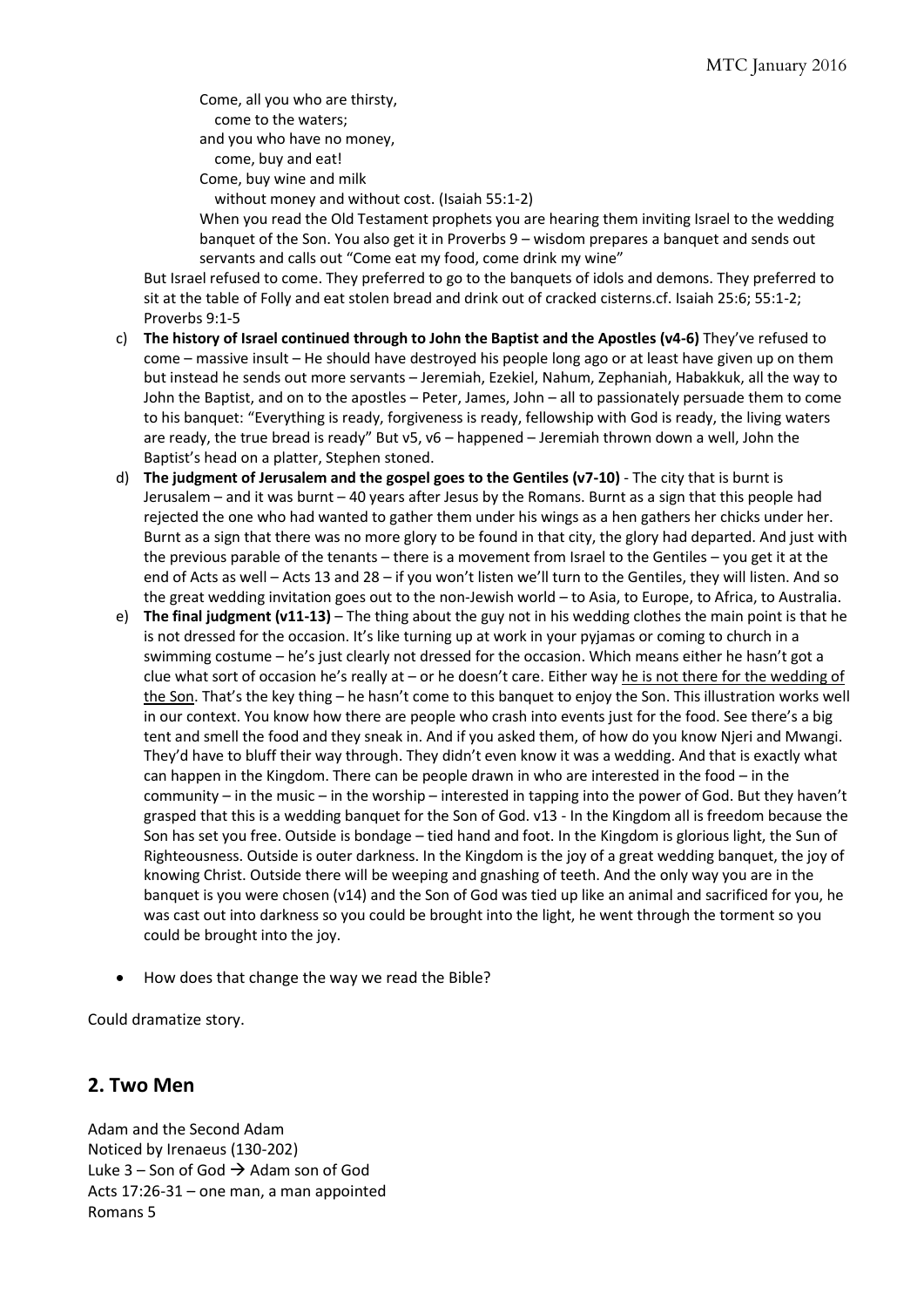1 Cor. 15:47 – first man, second man

How does the Bible start? – creation, garden, tree of life, perfection, beauty, God and man dwelling together How does it end? – recreation, garden city, tree of life, perfection, even greater beauty and glory, God and man dwelling together

First man is deceived, believes the lie that God is not good, chooses death rather than life, expelled from garden, cut off from tree of life, cut off from fellowship with God, cursed, takes the whole creation down with him.

Adam starts perishing, starts dying – like a cut flower – decay, heading for death

But immediately there is the promise (Gen. 3:15) of another man, born of woman, who will crush Satan and in the process he himself will be crushed.

The OT is the search for the second Adam:

- Noah as an Adam in charge of the animals in the ark like a new Eden then emerging into a new world with the Adamic blessing and commission to be fruitful and fill – but then he disappoints
- Abraham Gen.  $12$  the Adamic blessing of the world
- Isaac Gen. 26 blessed with the Adamic/Abrahamic blessing, bringing a 100-fold harvest in a time of famine (cf. Matt. 13) and water out of dry ground
- Moses tabernacle/Eden Exodus 25-40 God dwelling with his people, the cherubim, the lamp/tree
- Joshua 10:24-25 cf. Gen. 3:15
- Judges saviours (2:16), serpent crusher representative battling with deception (14:1-9; 16:5,21,30)
- Kings:
	- David  $-1$  Samuel 17 crushing head of God's enemy
	- Psalm 1 the tree of life, first Adam and second Adam
	- Solomon's rise and fall (1 Kings 1-11)
	- [Uzziah](http://watumishiwaneno.wordpress.com/2013/05/25/two-leadership-shapes/) (2 Chron. 26)
- Prophets:
	- $\bullet$  Isaiah 1 cf. 53 the first Adam and the second Adam
	- Jonah (fleeing the presence of God) versus Ezekiel (the Spirit-filled son of man)

Finally the second Adam comes.

Born of woman but like the first Adam he has no earthly Father.

He is tempted by Satan but he resists.

He shows that he is the one who can reverse every effect of the fall – sickness, blindness, demons, even death itself.

Like Adam he has to make a decision in the garden – a much harder garden – and he chooses God's will. As Adam was cut off from the tree of life so Christ goes willingly die on a tree that he might become the tree of life to us. At the very moment the serpent has the heels of the seed of woman nailed and it looks like he has triumphed, the serpents head is being crushed, Satan is being disarmed, mortally wounded, decisively defeated – Gen. 3:15//Col. 2:15.

And then Jesus rises again on the first day of the week – as the firstborn of a new creation. He's met by Mary – do you remember what she mistakes him for? – the gardener – and he is – he is the second Adam remaking Eden for us.

Does it matter - to how we read the Bible and how we preach?

"In God's sight there are two men – Adam and Jesus Christ." Thomas Goodwin from 1 Cor. 15:47 – we either hang off the belt of one or the other. Everyone after Adam is born in him – connected to him like the branches of a tree to the root – and so they die – 1 Cor. 15:22a. So evangelism is not about offering two options – heaven or hell – with us as a neutral observer (Or worse – "have this lifestyle upgrade") - No – the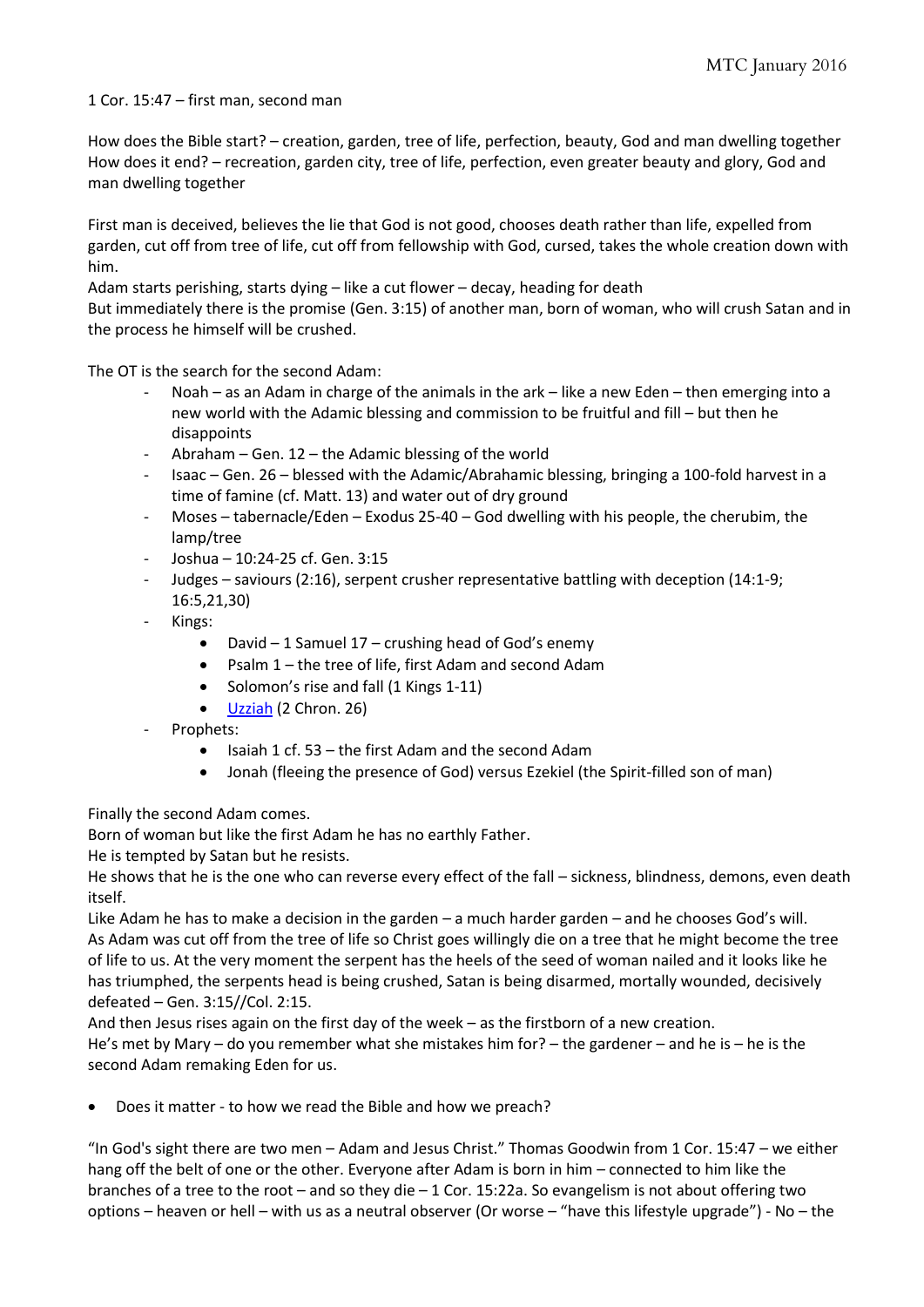Bible assumes we are born in Adam – perishing, cursed – we don't just need motivating, we don't need a bit of a boost, we need to die and be born again in Christ – we start as a branch in Adam's rotten tree and we need to be cut off and grafted into Christ.

Two men – you're in one or the other - we all start in Adam – but now we can be in Christ – you can be cut from the tree of Adam and grafted into Christ.

Caution: Don't try to see this everywhere – push everything to fit this – but don't be surprised when you see hints of Adam and the New Adam, of paradise lost and paradise restored – because that is the big storyline of the Bible.

E.g. 1 Chron. 1:1; 4:9-10 – Jabez – looks like he might be a new better Adam to reverse the Fall with the mention of the pain of childbirth, blessing, enlargement, removal of evil and pain (cf. Gen. 1:28; 3:8, 16) but he dies and the genealogy moves on.

#### **3. Two Exoduses <sup>1</sup>**



Eden – perfect Sabbath rest

Fall

<u>.</u>

Downhill all the way to slavery in Egypt

Physical but also spiritual – see that in places like Ezekiel 20 – Israelites are worshipping idols The way out of this slavery is through a Lamb dying, blood over door, angel of death, corpse in every house Point of Exodus is not just release but to bring them to a new Eden, new Sabbath rest – a land of milk and honey where God would dwell with them again. That the end of the story?

<sup>1</sup> Credit for this overview and diagram go to Jim Sayers, Communications Director of Grace Baptist Mission UK.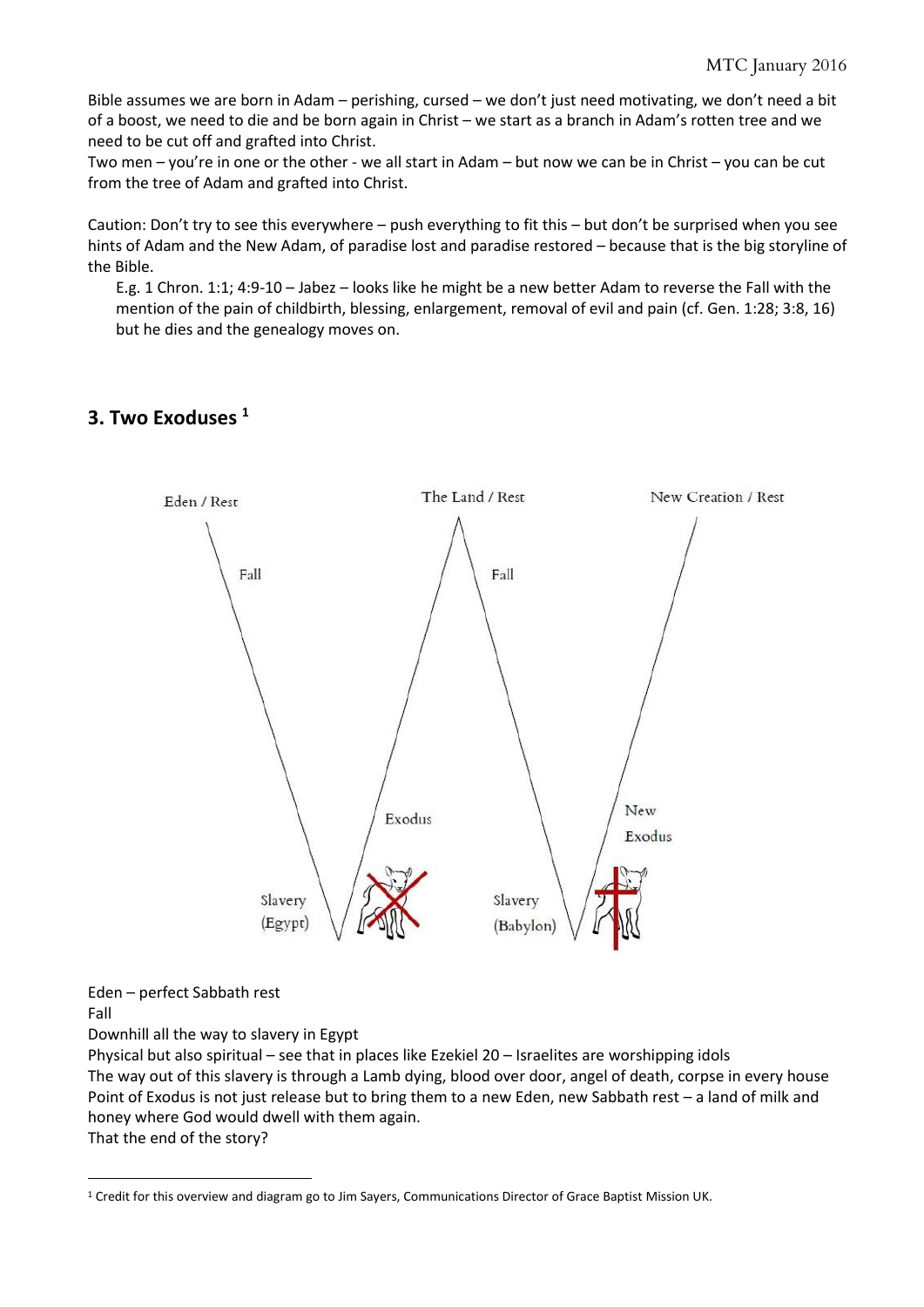No – good for about a generation – while Joshua's with them but then they fall again and it's really just a long downward spiral all the way through the books of Kings and Chronicles till you get to another slavery and exile from the land of rest – this time in Babylon.

But the prophets promise a new Exodus followed by a new Eden and a new Creation – Jer. 16:14-15//22:7-8; Isaiah 11; 40; 65

They come back 70 years later but it never as good as the prophets said – it's ok but it's nothing even close to the glory that was promised & particularly Neh. 9:36: "Behold, we are slaves this day; in the land that you gave to our fathers to enjoy its fruit and its good gifts, behold, we are slaves."

Then hundreds of years later John the Baptist cries out "Behold – the Lamb of God"

Jesus stands on a mountain with Moses and Elijah and discusses his coming 'exodus' (Luke 9:31 – Greek word for departure).

Then a few months later you get to the time of Passover, and the Lamb of God is slain, and they even raise a hyssop branch up to him (exactly what was used to paint the blood over the doorposts) and none of his bones are broken (cf. Ex. 12:46) – he is slain instead of you and me so that we would be freed from bondage to sin and death and the devil and brought to the promised land, the new greater Sabbath rest.

That is a great story isn't it?

We like stories but what are the stories we tell in our pulpits? Are they this story?

#### **4. Now and Not Yet – life of faith and tension**

The last part of the diagram (since Christ's death and resurrection) is a bit more complicated than in the 'W' diagram…

# Now and not yet



Such an important thing for us to get our heads around

The Exodus has happened and the New Age has started

We have been freed from bondage to hell and the devil – we have been taken out of Adam and grafted into Christ – we are seated with Christ on high – we've been adopted by the Father – we have every spiritual blessing

But we're still here – we're still in our decaying bodies, we still get sick, we still sin, other people sin, there's persecution and disasters, and car accidents, and Jesus is not physically here with us, ruling over everything, this is not The New Creation is it?!?!

Then one day there will be part two of the Exodus – the consummation – when Jesus returns and this age finishes and there is no more pain or crying or suffering and we see Jesus as he is and we are made like him.

For Now - The Kingdom of God, The New Age – is Now and Not Yet

the great sacrifice, the great victory has happened, the promises have all been fulfilled in Christ, we have all the spiritual blessing but much is still ahead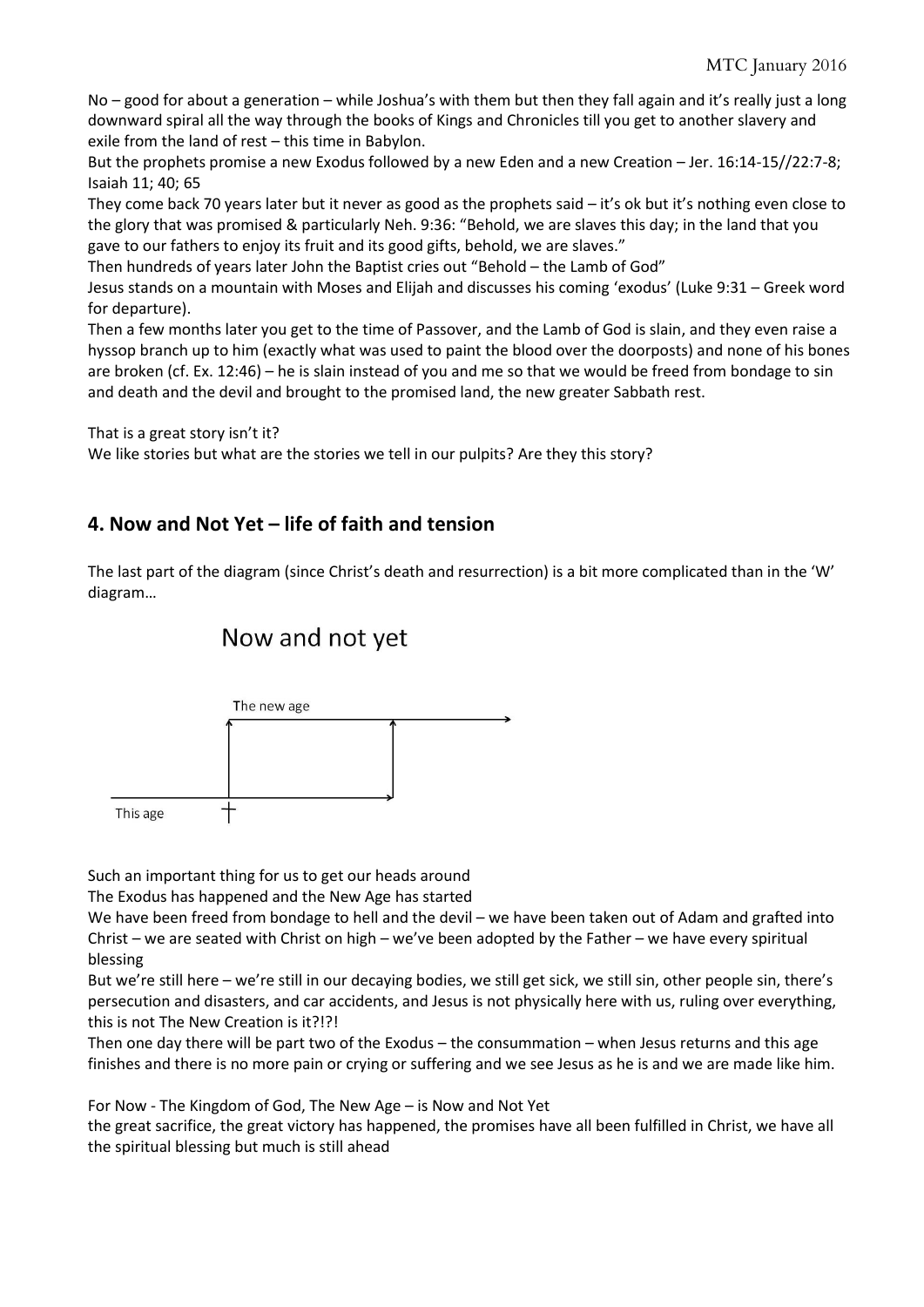The Book of Hebrews has a lot about this. All the way through there is the paradox that we are already there – at the holy mountain, with access to the most holy place, at the great Rest – and yet we are not yet there, we are still in the wilderness pushing forward, longing for the coming City.

Hebrew 11 gives a Bible overview showing that this has always been the case – all the way from Abel onwards there has been this disconnect/paradox/tension between the now (promises with a little foretaste) and the not-yet (consummation and fulfilment of the promises). And what bridges the gap is called faith – a forward looking hope and longing and groaning and eager expectation and confidence in the promises of the coming age.

## Now and not yet



Just think of a few of these examples through the Bible:

- Noah in the ark (Genesis 8) a long uncomfortable year with no visible hope on the horizon
- Abraham in the land a sojourner in tents only owning a small burial plot but promised a great land
- The children of Israel in the wilderness Numbers manna every day, marching to the promised land
- King David on the run anointed as king but a fugitive in caves
- Esther 8 the great turning point in the story has happened but the critical day is still to come
- Romans 8 notice the mark of those who have the Spirit

### **5. Take everything through the Cross**

We must see that everything goes through the Cross of Christ: